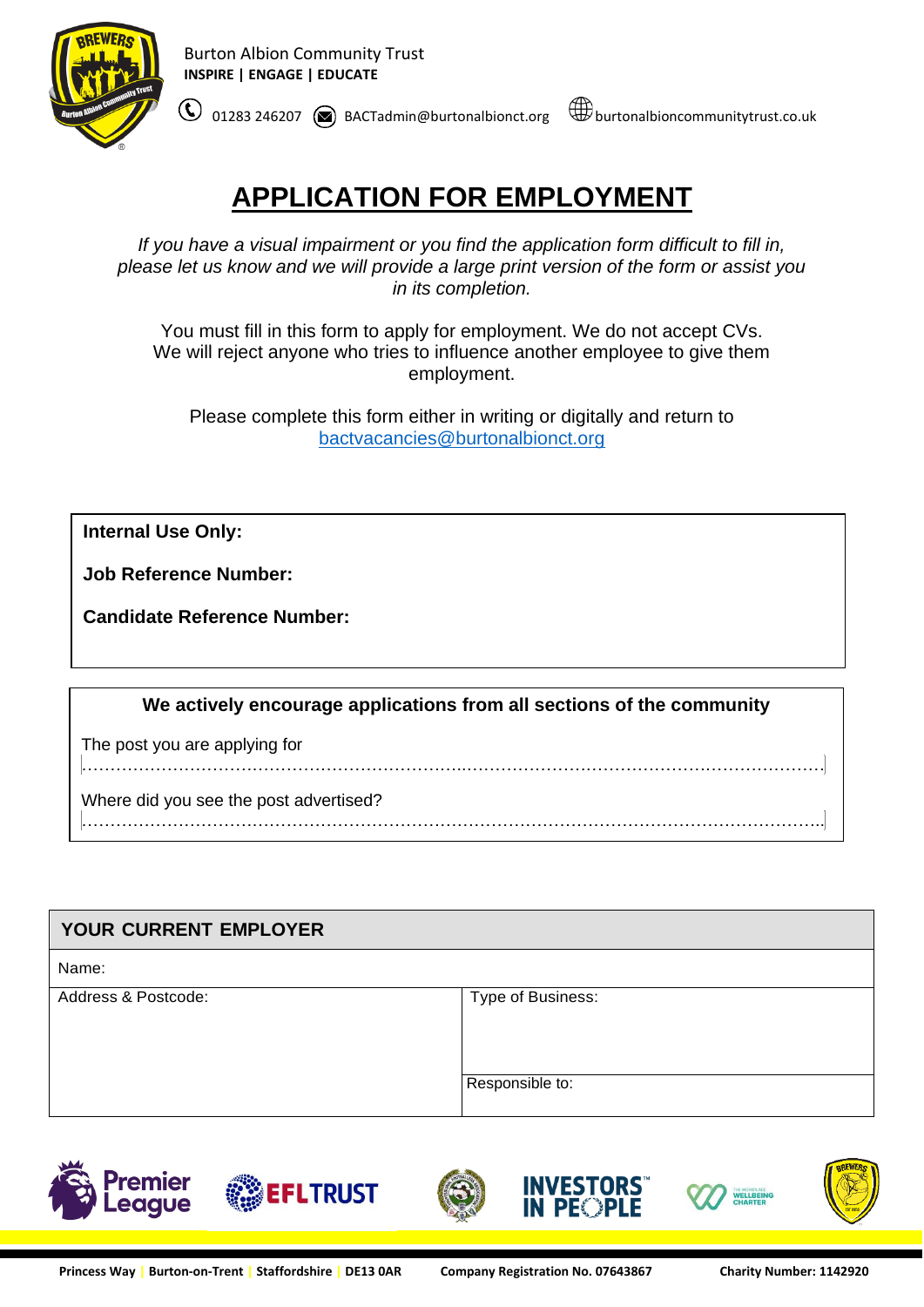

 $\bigcirc$  01283 246207 BACTadmin@burtonalbionct.org  $\bigcirc$  burtonalbioncommunitytrust.co.uk



| Job Title:                                      |                                                                                          |
|-------------------------------------------------|------------------------------------------------------------------------------------------|
|                                                 | What is your reason for applying for this post?                                          |
|                                                 | Salary Expectation?                                                                      |
|                                                 |                                                                                          |
|                                                 | Have you previously applied within the last 12 months for a<br>similar role?<br>Yes / No |
| Please give a brief description of your duties. |                                                                                          |
|                                                 |                                                                                          |
|                                                 |                                                                                          |
|                                                 |                                                                                          |
|                                                 |                                                                                          |
|                                                 |                                                                                          |
|                                                 |                                                                                          |
|                                                 |                                                                                          |

| PREVIOUS EMPLOYERS (start with your most recent) |                  |                               |                           |
|--------------------------------------------------|------------------|-------------------------------|---------------------------|
| Employer                                         | <b>Job Title</b> | Dates employed from<br>and to | <b>Reason for leaving</b> |
|                                                  |                  |                               |                           |
|                                                  |                  |                               |                           |
|                                                  |                  |                               |                           |
|                                                  |                  |                               |                           |
|                                                  |                  |                               |                           |
|                                                  |                  |                               |                           |
|                                                  |                  |                               |                           |
|                                                  |                  |                               |                           |

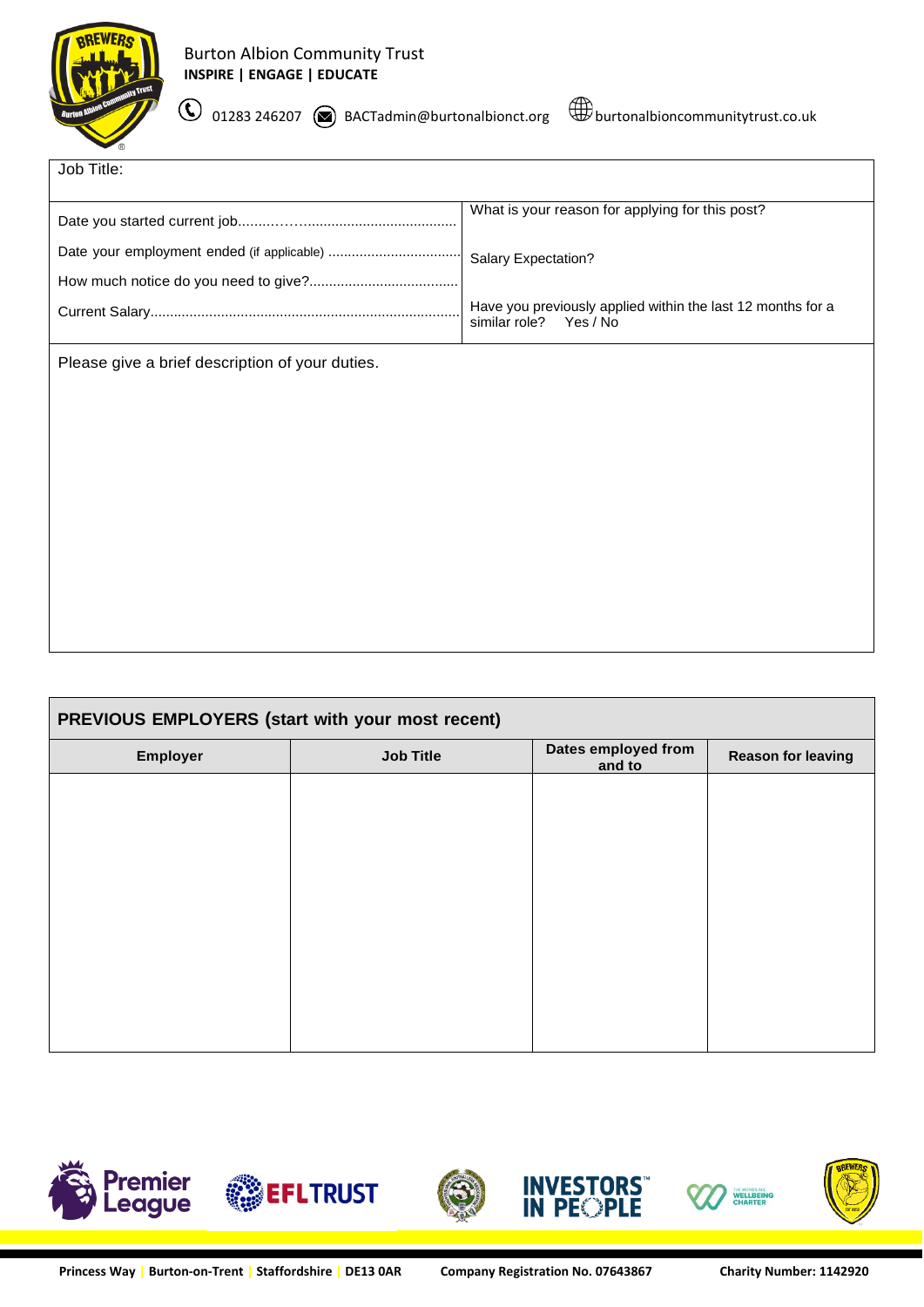

Burton Albion Community Trust **INSPIRE | ENGAGE | EDUCATE**

 $\bigodot$  01283 246207  $\bigcircledast$  BACTadmin@burtonalbionct.org  $\bigcircledast$  burtonalbioncommunitytrust.co.uk

Please explain any gaps in employment below:

…………………………………………………………………………………………………………… …………………………………………………………………………………………………………… …………………………………………………………………………………………………………… …………………………………………………………………………………………………………… …………………………………………………………………………………………………………… …………………………………………………………………………………………………………… ……………………………………………………………………………………………………………

# **EDUCATION, TRAINING & QUALIFICATIONS**

| <b>Examination qualifications achieved</b><br>Please give the name of the school,<br>(e.g O Levels, A Levels, GCSEs, NVQs, degrees,<br>college and/or university that you have<br>apprenticeships)<br>attended and dates when you attended |
|--------------------------------------------------------------------------------------------------------------------------------------------------------------------------------------------------------------------------------------------|
|                                                                                                                                                                                                                                            |
|                                                                                                                                                                                                                                            |
|                                                                                                                                                                                                                                            |
|                                                                                                                                                                                                                                            |
|                                                                                                                                                                                                                                            |
|                                                                                                                                                                                                                                            |
|                                                                                                                                                                                                                                            |
|                                                                                                                                                                                                                                            |
|                                                                                                                                                                                                                                            |
|                                                                                                                                                                                                                                            |
|                                                                                                                                                                                                                                            |
|                                                                                                                                                                                                                                            |
|                                                                                                                                                                                                                                            |
|                                                                                                                                                                                                                                            |
|                                                                                                                                                                                                                                            |
|                                                                                                                                                                                                                                            |
|                                                                                                                                                                                                                                            |
|                                                                                                                                                                                                                                            |
|                                                                                                                                                                                                                                            |
|                                                                                                                                                                                                                                            |
|                                                                                                                                                                                                                                            |
|                                                                                                                                                                                                                                            |

| <b>RELEVANT TRAINING COURSES</b>               |                                                                         |  |  |
|------------------------------------------------|-------------------------------------------------------------------------|--|--|
| Please give the name of the<br>organising body | Please give dates, details of the course and any qualification achieved |  |  |
|                                                |                                                                         |  |  |
|                                                |                                                                         |  |  |
|                                                |                                                                         |  |  |
|                                                |                                                                         |  |  |
|                                                |                                                                         |  |  |
|                                                |                                                                         |  |  |







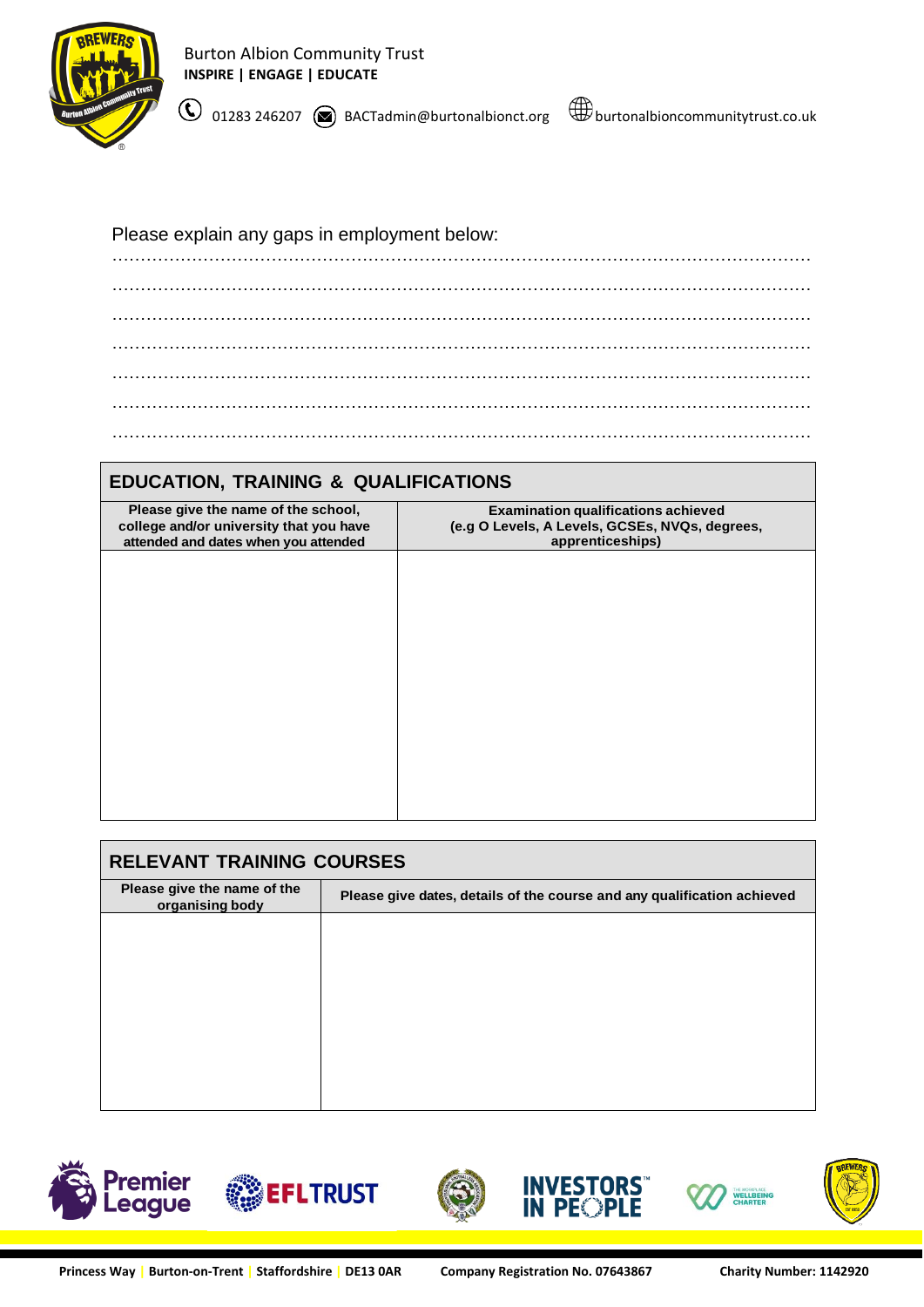

### **EXPERIENCE**

Please give details of experience and any other information to support your application for this particular role, **where appropriate (if more space is required, please use an additional piece of paper).**

| Do you have a driving licence?<br>What type of driving licence do you have (for<br>example, HGV, LGV, and so on)? | Yes $\Box$ | No $\Box$ |
|-------------------------------------------------------------------------------------------------------------------|------------|-----------|
| What type of driving licence do you have<br>(for example, HGV, LGV, and so on)?                                   |            |           |
| Have you been convicted of any driving<br>offences or are you waiting to be convicted?                            | Yes ⊓      | No $\Box$ |
| Do you have any points on your licence?<br>If yes, how many?                                                      | Yes ⊓      | No □      |









**VESTORS<br>PEQPLE**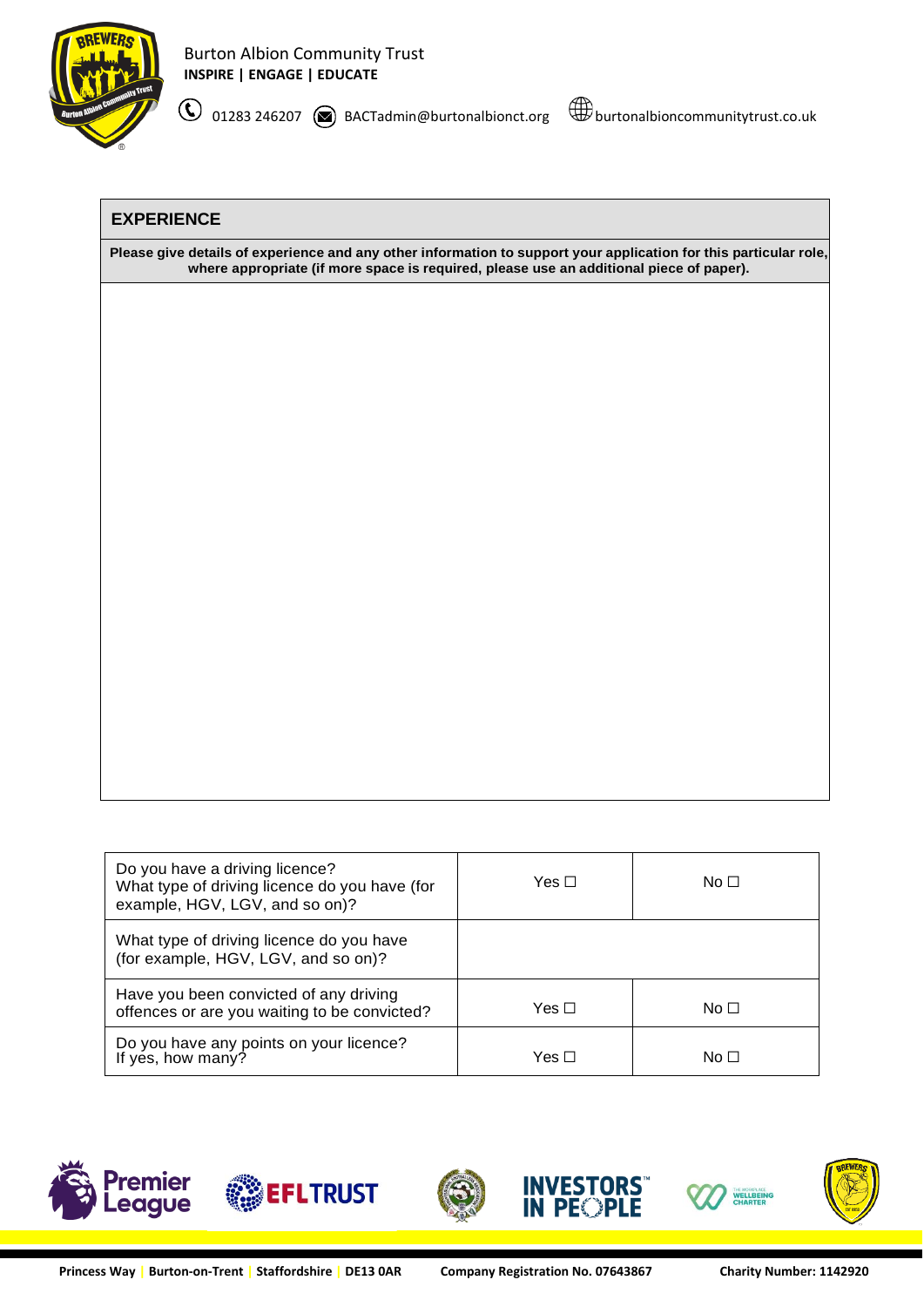

| <b>REHABILITATION OF OFFENDERS</b>                                                                               |                      |    |                 |
|------------------------------------------------------------------------------------------------------------------|----------------------|----|-----------------|
| Have you any convictions which are not regarded as 'spent' under the Rehabilitation of Offenders Act<br>of 1974? |                      |    |                 |
|                                                                                                                  | $\Box$ Yes $\Box$ No |    |                 |
| Are you currently the subject of any criminal proceedings                                                        | Yes                  | No | or convictions? |
| If yes, please state                                                                                             |                      |    |                 |
|                                                                                                                  |                      |    |                 |
|                                                                                                                  |                      |    |                 |
|                                                                                                                  |                      |    |                 |

**Failure to disclose any convictions which are not 'spent' may render you liable for dismissal**

| <b>REFERENCES</b>                                                                                                                                                                                                                                    |  |  |
|------------------------------------------------------------------------------------------------------------------------------------------------------------------------------------------------------------------------------------------------------|--|--|
| Please give the names and addresses of two referees. Include your present or last employer. We cannot accept references from<br>relatives. We will normally approach both your referees if you are subsequently offered a position with the company. |  |  |
|                                                                                                                                                                                                                                                      |  |  |
|                                                                                                                                                                                                                                                      |  |  |
|                                                                                                                                                                                                                                                      |  |  |
|                                                                                                                                                                                                                                                      |  |  |
|                                                                                                                                                                                                                                                      |  |  |
|                                                                                                                                                                                                                                                      |  |  |
|                                                                                                                                                                                                                                                      |  |  |
|                                                                                                                                                                                                                                                      |  |  |
|                                                                                                                                                                                                                                                      |  |  |
|                                                                                                                                                                                                                                                      |  |  |
|                                                                                                                                                                                                                                                      |  |  |
|                                                                                                                                                                                                                                                      |  |  |
| Please give the dates when you are not available for an interview                                                                                                                                                                                    |  |  |
|                                                                                                                                                                                                                                                      |  |  |

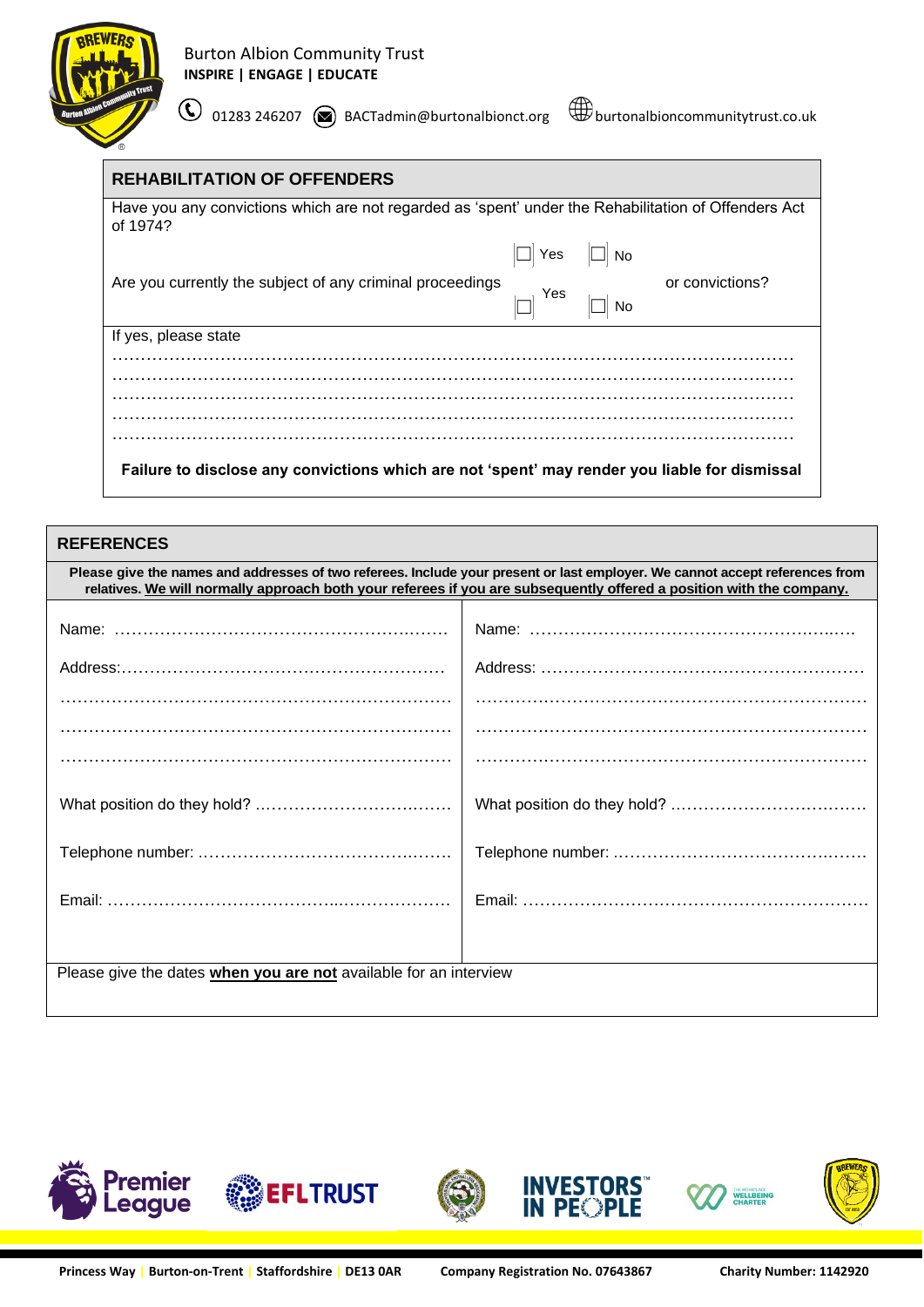

 $\bigcirc$  01283 246207  $\circledast$  BACTadmin@burtonalbionct.org  $\;\;\mathop\bigcirc\limits^{\bigcirc\limits^{\bigcirc\limits^{\bigcirc\limits^{\bigcirc\limits^{\bigcirc\limits^{\bigcirc\limits^{\bigcirc\limits^{\bigcirc\limits^{\bigcirc\limits^{\bigcirc\limits^{\bigcirc\limits^{\bigcirc\limits^{\bigcirc\limits^{\bigcirc\limits^{\bigcirc\limits^{\bigcirc\limits^{\bigcirc\limits^{\bigcirc\limits^{\bigcirc\limits^{\bigcirc\limits^{\bigcirc\limits^{\bigcirc\limits^{\bigcirc\limits^{\bigcirc\limits^{\bigcirc\limits^{\bigcirc\$ 

**PERSONAL DETAILS** Address: First Name(s): Surname: Home Telephone Number: Mobile Number: Email Address: Postcode: National Insurance Number:

#### **DECLARATION**

I declare that the facts given in this application are to the best of my knowledge correct. I understand that providing false information is an offence and could result in the application being rejected and possible referral to the police.

**Signature**…………………………………………………………………………………………………….

**Date**………………………………………………………..

Please return this form to **bactvacancies@burtonalbionct.org**

Or post marking envelope **Private & Confidential**

Vacancies Burton Albion Community Trust Pirelli Stadium Burton on Trent **Staffordshire** DE13 0AR

#### **ALL INFORMATION GIVEN ON THIS FORM WILL BE TREATED AS STRICTLY CONFIDENTIAL**

We will keep it in our secure data files and will only reveal it for payroll, personnel administration and statistical purposes or where required to do so by law.

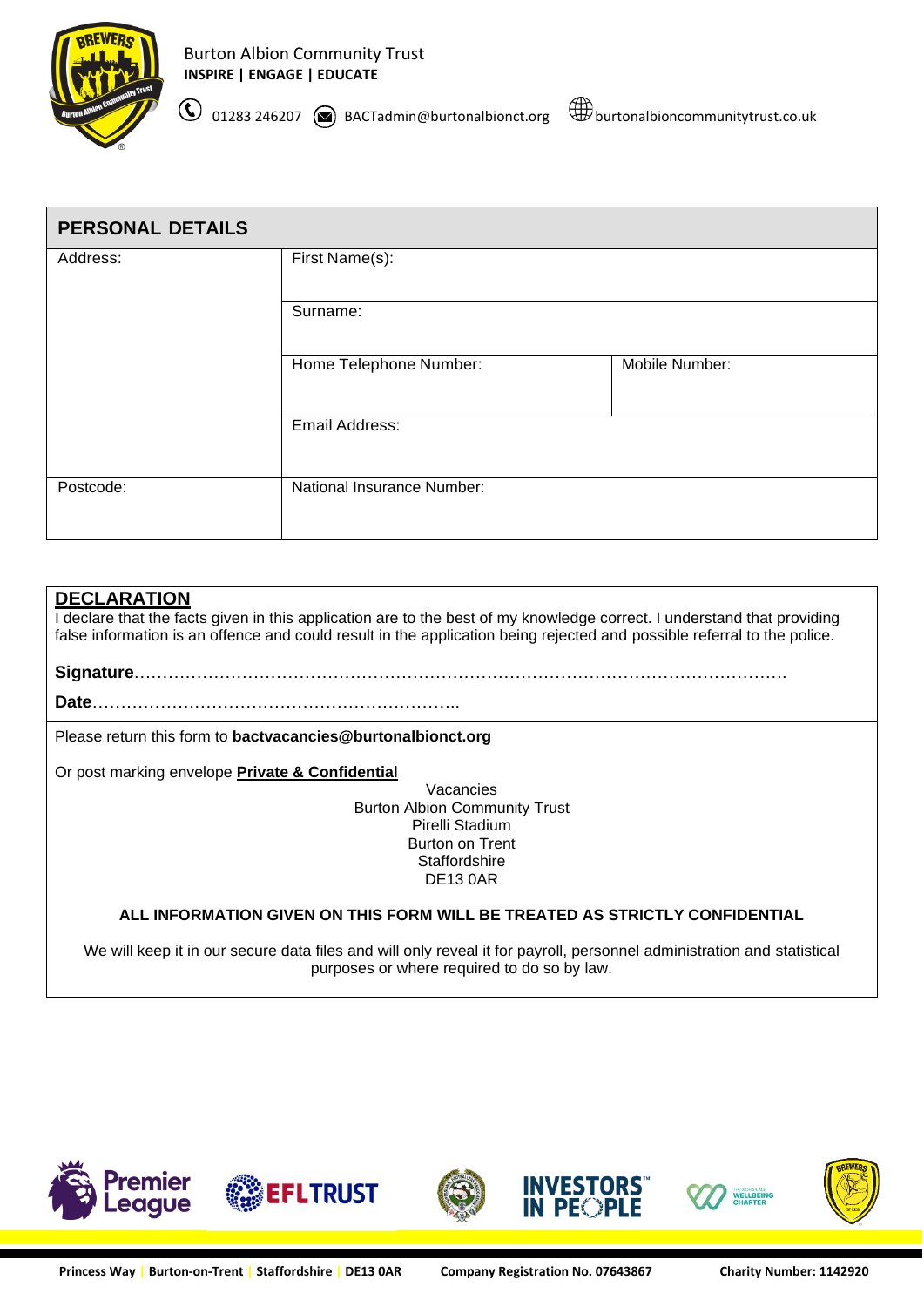

 $\bigodot$  01283 246207  $\circledast$  BACTadmin@burtonalbionct.org  $\;\;\mathop{\hbox{$\Downarrow$}}}$ burtonalbioncommunitytrust.co.uk

## **MONITORING INFORMATION**

Burton Albion Community Trust recognise the benefits of having a diverse workforce and therefore welcome applications from all sections of the community. In addition to this, under the provisions of the Equality Act 2010, Burton Albion Community Trust is required to demonstrate that their recruitment processes are fair and that they are not discriminating against or disadvantaging anyone because of their age, disability, gender reassignment status, marriage or civil partnership status, pregnancy or maternity, race, religion or belief, sex or sexual orientation. Therefore, a series of questions need to be raised in order to ascertain who is applying for each position and to ensure that no one is being unfairly discriminated against or disadvantaged.

This section of the application form will be detached from your application and will not be used as part of the selection process nor will it be seen by anybody who is interviewing you. The information collected is only used for monitoring purposes in an anonymised format to assist the organisation in analysing the profile and make up of individuals who apply, are shortlisted for and appointed to each vacancy. In this way, they can check that they are complying with the Equality Act 2010.

The Equality Act 2010 protects people against discrimination on the grounds of their age and sex.

| Please state your date of birth |                                       |  |
|---------------------------------|---------------------------------------|--|
| Please indicate your gender     | $\square$ Male<br>$\Box$ Female       |  |
|                                 | $\Box$ I do not wish to disclose this |  |

The Equality Act 2010 protects people who are married or in a civil partnership.

| Please indicate the option which best describes your marital status                |                                                                       |  |
|------------------------------------------------------------------------------------|-----------------------------------------------------------------------|--|
| $\Box$ Married<br>$\Box$ Single<br>□ Civil Partnership<br>$\Box$ Legally separated | □ Divorced<br>$\Box$ Widowed<br>$\Box$ I do not wish to disclose this |  |

The Equality Act 2010 protects people against discrimination on the grounds of their race which includes colour, nationality, ethnic or national origin.

| Please indicate your ethnic origin                                                                                     |                                                                                                                                      |                                                                                                                       |  |
|------------------------------------------------------------------------------------------------------------------------|--------------------------------------------------------------------------------------------------------------------------------------|-----------------------------------------------------------------------------------------------------------------------|--|
| Asian or Asian British<br>$\Box$ Bangladeshi<br>$\Box$ Indian<br>$\Box$ Pakistani<br>$\Box$ Any other Asian background | Mixed<br>$\Box$ White & Asian<br>$\Box$ White & Black African<br>$\Box$ White & Black Caribbean<br>$\Box$ Any other mixed background | <b>Other Ethnic Group</b><br>$\Box$ Chinese<br>$\Box$ Any other ethnic group<br>$\Box$ I do not wish to disclose this |  |
| <b>Black or Black British</b><br>$\Box$ African<br>$\Box$ Caribbean<br>$\Box$ Any other Black background               | White<br>$\Box$ British<br>$\Box$ Irish<br>$\Box$ Any other White background                                                         |                                                                                                                       |  |